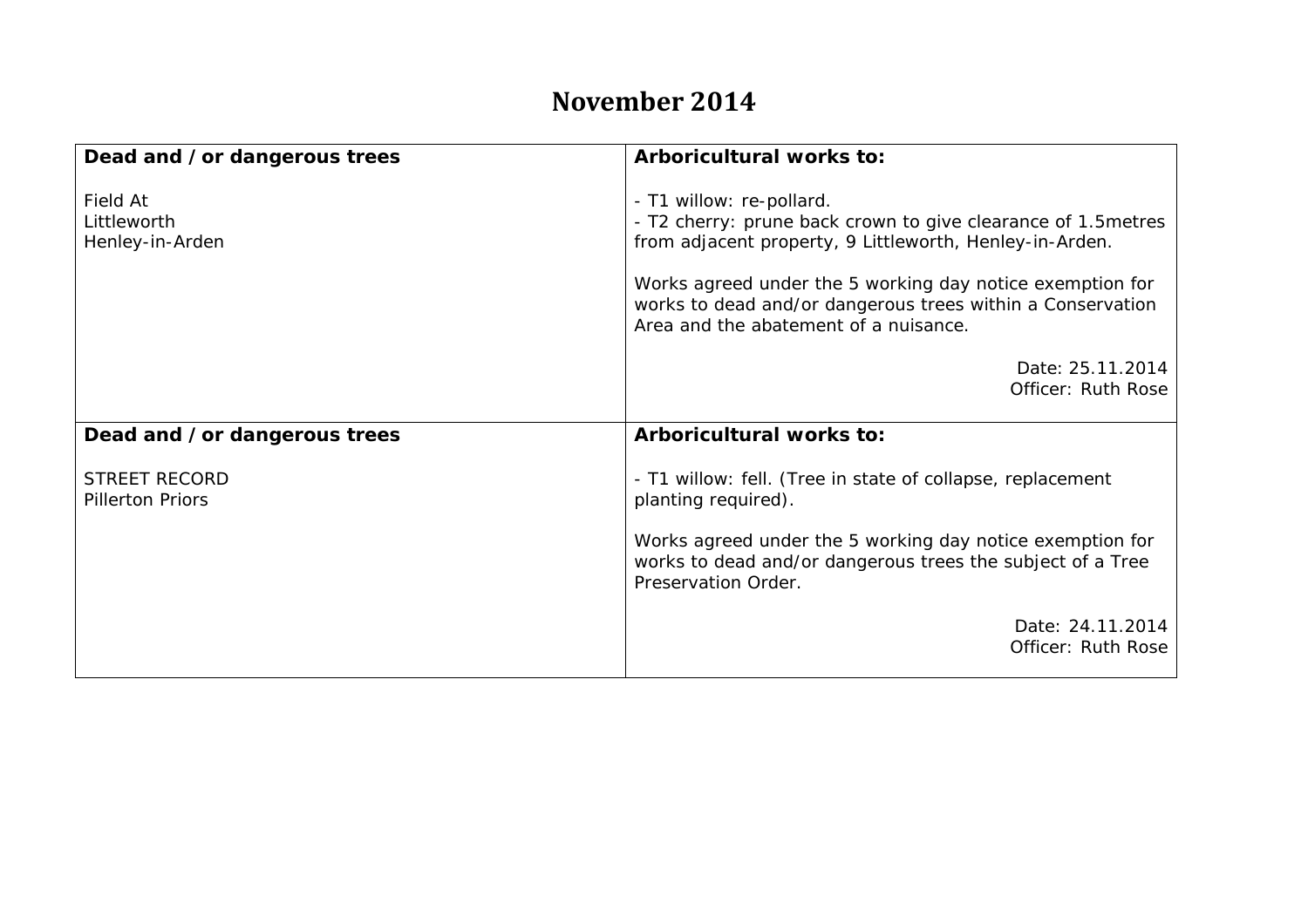| Dead and /or dangerous trees                                  | Arboricultural works to:                                                                                                                                                                                                                              |
|---------------------------------------------------------------|-------------------------------------------------------------------------------------------------------------------------------------------------------------------------------------------------------------------------------------------------------|
| 30 Preston-on-Stour<br>Stratford-upon-Avon<br><b>CV37 8NG</b> | - T1 walnut: 25% crown reduction. (Tree leaning at a<br>30 degree angle towards property, with root-plate heave).<br>Works agreed under the 5 working day notice exemption for<br>works to dead and/or dangerous trees within a Conservation<br>Area. |
|                                                               | Date: 14.11.2014<br>Officer: Ruth Rose                                                                                                                                                                                                                |
| Dead and /or dangerous trees                                  | Arboricultural works to:                                                                                                                                                                                                                              |
| 22 Leam Road<br>Lighthorne Heath                              | - T1 silver birch: fell. (Section of crown to house side dead).<br>Replacement planting required.<br>Works agreed under the 5 working day notice exemption for<br>works to dead and/or dangerous trees the subject of a Tree<br>Preservation Order.   |
|                                                               | Date: 14.11.2014                                                                                                                                                                                                                                      |
| Dead and/or dangerous trees                                   | Officer: Ruth Rose<br>Arboricultural works to:                                                                                                                                                                                                        |
| <b>Barn Cottage</b><br>Post Office Lane<br>Lighthorne         | - silver birch: fell dead tree.<br>Works agreed under the 5 working day notice exemption for<br>works to dead and/or dangerous trees within a Conservation<br>Area.                                                                                   |
|                                                               | Date: 19.11.2014<br>Officer: Alison Frost                                                                                                                                                                                                             |